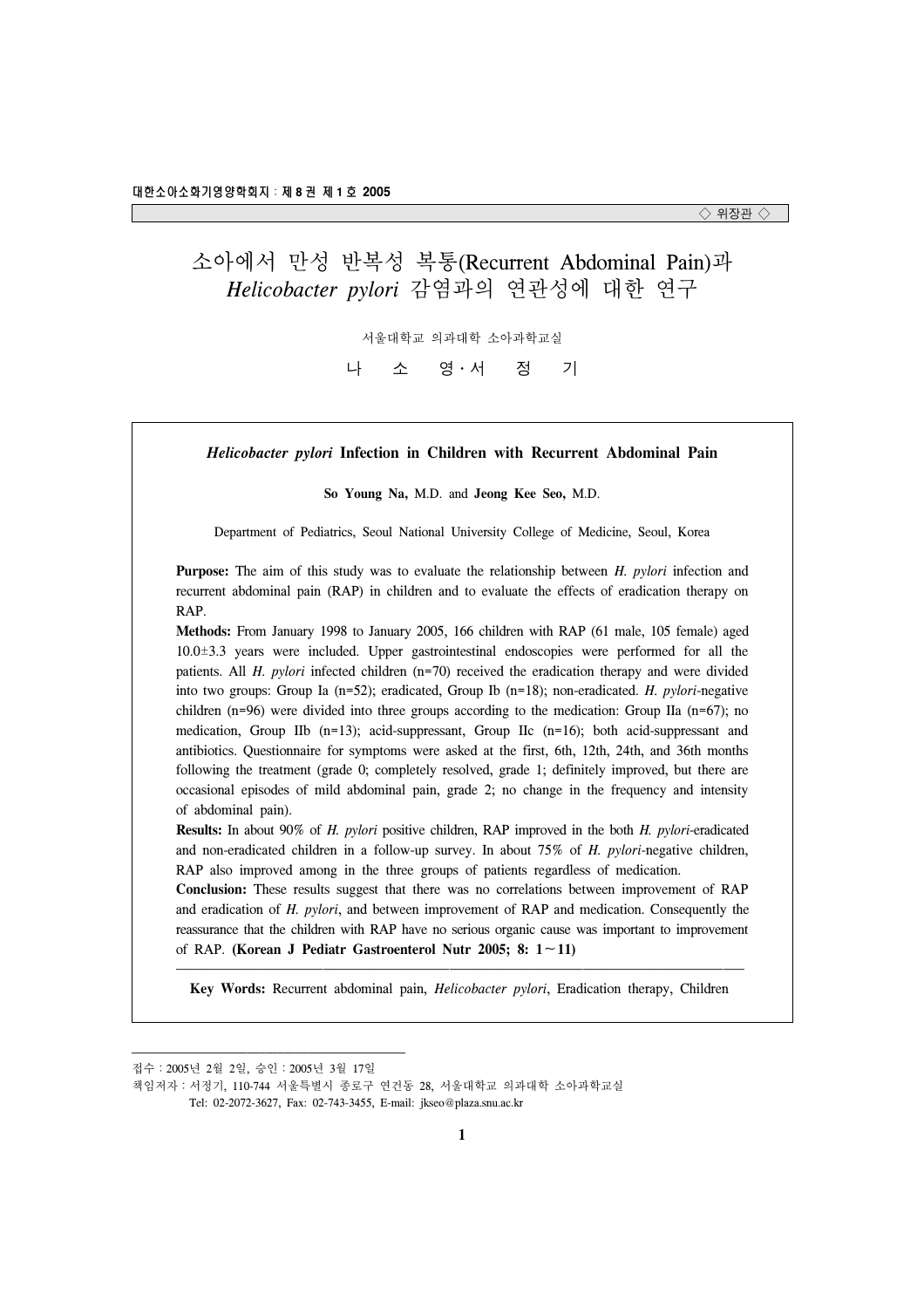## 서 론

 반복성 복통(Recurrent abdominal pain)은 5∼14세 연령의 소아의 약 10∼15%에서 볼 수 있는 비교적 흔한 증상으로<sup>1</sup>∼3), Apley의 정의에 의하면 4∼16세 사이의 소아들에게 일상생활에 지장을 주는 심한 복통이 최소 3개월 이상의 기간 동안 3회 이상 반복 되는 경우가 해당된다1).

 반복성 복통의 원인은 90% 정도에서 기능적인 것 으로 알려져 있으며, 소화성 궤양 등 기질적 질환은 5%에 불과한 것으로 보고되어 왔다.

 최근 성인 환자에서 비궤양성 소화불량증(nonulcer dyspepsia)과 *Helicobacter pylori* (*H. pylori*) 감염 과의 관계에 관한 연구가 활발히 진행 중인데<sup>4,5)</sup> 비 궤양성 소화불량증은 기질적 병변이 발견되지 않 은, 원인이 불분명한 성인에서 비교적 흔히 보는 기 능적 장애로서 소아에서 보는 만성 반복성 복통과 유사한 점이 많다.

 소아에서 내시경 시술이 광범위하게 이용되면서 소아의 반복성 복통의 원인 중 하나로 *H. pylori* 의 역할에 대한 연구가 이루어지고 있으나, 아직까지 명확한 상관관계가 밝혀져 있지 않으며<sup>1</sup>∼3,6), 반복 성 복통으로 내원하여 *H. pylori* 감염이 확인된 소아 환자에서 제균요법이 반드시 필요한지에 대해서 아 직 명확한 결론이 내려져 있지 않은 상태이다.

 이에 저자들은 반복성 복통증과 *H. pylori* 감염의 연관성을 확인하고, 제균 요법이 반복성 복통증의 경과에 미치는 영향을 알아보고자 하였다.

### 대상 및 방법

 1998년 1월부터 2005년 1월까지 반복성 복통으로 서울대학교 어린이병원에 내원하여 혈액검사, 소변 및 대변검사, 방사선학적 검사를 비롯한 여러 선별 검사에서 반복성 복통의 기질적 원인이 없는 것이 확인된 후 상부 위장관 내시경검사를 받았던 환아 들 중 추적관찰이 가능하였던 166명을 대상으로 하 였다. 단, 소화성 궤양 환자와 역류성 식도염 환자는 제외하였다.

 이들에게 상부 위장관 내시경검사를 시행하여 위 전정부와 위 체부에서 조직을 채취하여 신속 요소 분해효소 검사(rapid urease test), 병리 조직 검사, 배 양 검사를 시행하였고, 신속 요소분해효소 검사와 병리 조직 검사에서 모두 양성이거나 배양검사가 양성인 경우 *H. pylori* 감염으로 판정하였고 세 가지 검사에서 모두 음성인 경우 *H. pylori* 비감염으로 판 정하였다.

 *H. pylori* 감염 환아 70명 모두에게 omeprazole (20 mg/d), amoxicillin (25 mg/kg/d), clarithromycin (15 mg/kg/d), metronidazole (10 mg/kg/d), Tripotassium dicitrato bismuth (20 mg/kg/d) 중 3제 제균요법 (omeprazole, amoxicillin, clarithromycin or amoxicillin, metronidazole, bismuth)이나 4제 제균요법(omeprazole, amoxicillin, metronidazole, bismuth or omeprazole, amoxicillin, clarithromycin, bismuth)을 1주간 투 여하였고, 치료 종료 4주 후에 요소 호기 검사를 시 행하여 제균 여부를 확인하였다. 초회 치료에 실패 한 경우 4제 제균요법(omeprazole, amoxicillin, metronidazole, bismuth)을 2주간 추가 시행하였다. 제균 요법 후 제균에 성공한 군(Group Ia) 52명과 제균에 실패한 군(Group Ib) 18명에서의 복통의 경과를 관 찰하였다.

 대조군인 *H. pylori* 비감염 환아 96명에서는 약제 를 전혀 투여하지 않은 군(Group IIa) 67명, 위산 억 제제(ranitidine)를 투여한 군(Group IIb) 13명, 그리고 위산 억제제와 항생제(omeprazole, amoxicillin, clarithromycin)를 함께 투여한 군(Group IIc) 16명으로 나 누어 복통의 경과를 관찰하였다.

 의무기록지 검토와 전화 인터뷰를 시행하여 1개 월, 6개월, 1년, 2년, 3년 시점에서 복통의 경과를 판 정하였으며, 복통이 완전히 또는 거의 완전히 소실 된 경우를 grade 0, 복통이 현저히 호전되었으나 간 혹 복통을 호소하는 경우를 grade I, 그리고 복통의 정도와 빈도에 변화가 전혀 없는 경우를 grade II로 정하였다.

 모든 자료의 통계분석은 SPSS 프로그램(version 11.5)을 사용하여 Student t-test, Chi-Square test, Fish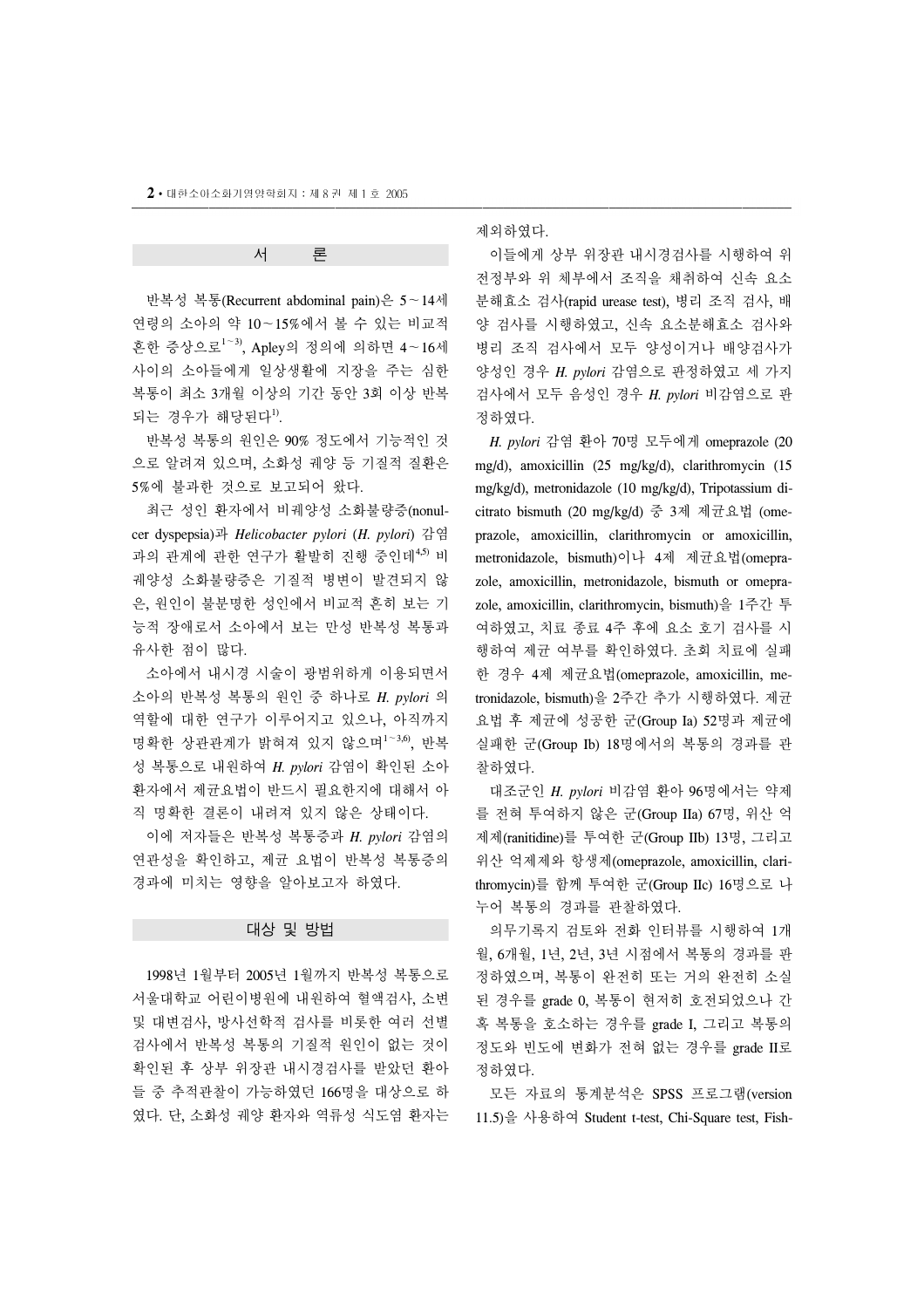er's exact test를 하였으며 *p*<0.05인 경우 통계학적 으로 유의한 것으로 판정하였다.

#### 결 과

#### **1.** 전체 대상 환아의 임상적 특성

 전체 166명 환아의 연령은 3세부터 18세까지이며 (평균 10.0±3.3세), 남녀비는 1:1.72로 여아가 많았 고, 내원 전까지의 복통의 지속기간은 평균 18.2± 19.3개월이었다. 이들의 평균 추적 관찰기간은 3.0 ±2.6년이었다. 84명(50%)의 환아에서 심와부 복통 을 호소하였고 35명(21%)의 환아에서 배꼽 주위의 복통을 호소하였으며, 26명(16%)의 환아에서 야간 의 각성 복통을 호소하였다. 76명(46%)의 환아에서 복통 외의 동반증상을 보였는데 두통(10%), 구토 (8%) 등이었다.

#### **2.** *H. pylori* 감염군과 비감염군의 임상적 특성

 *H. pylori* 감염군은 70명(42.2%), 비감염군은 96명 (57.8%)이었으며 환아들의 연령은 각각 10.1±3.8세, 9.8±3.0세였다. 두 군 모두에서 남아보다 여아가 더 많았지만 유의한 차이는 없었다. 증상 발생시의 연 령, 치료시작 연령, 증상의 특성, 내원 전까지의 증 상의 지속기간, 추적 관찰기간 등에 있어서 두 군간 의 유의한 차이는 없었다(Table 1).

### **3.** 상부 위장관 내시경 소견 및 조직학적 소견

 전체 환아 166명 중 71명(42.9%)에서 내시경상 위 또는 십이지장 점막의 병변을 보였고, 이 중 가장 흔 한 소견은 전정부에 다수의 소결절을 보이는 위염 (micronodular gastritis)으로 *H. pylori* 감염군의 74.3% 에서 상기 소견을 관찰할 수 있었다(Table 2).

 *H. pylori* 감염군과 비감염군으로 나누어 내시경 검사 소견을 비교해 보았을 때 *H. pylori* 감염군에서 비감염군에 비해 결절성 위염(74.3% vs 6.3%, *p*< 0.001)이나 결절성 십이지장염(18.6% vs 3.1%, *p*= 0.001)의 빈도가 유의하게 높았다. 한편 *H. pylori* 비 감염군의 경우 대다수(83.3%)에서 정상 내시경 소 견을 보여 *H. pylori* 감염군에서의 빈도(21.4%)에 비 해 유의하게 높았다(*p*<0.001).

 병리 조직 검사 결과를 보면 전체 166명 환아 중 대다수인 153명(92.2%)에서 조직학적 이상소견을

| Characteristics                     | H. <i>pylori</i> positive<br>$n \ (\%)$ | H. <i>pylori</i> negative<br>$n (\%)$ | р         |
|-------------------------------------|-----------------------------------------|---------------------------------------|-----------|
| Number (%)                          | 70(42.2)                                | 96 (57.8)                             |           |
| Age of onset (yr)                   | $8.4 \pm 3.8$                           | $8.3 \pm 3.2$                         | NS*       |
| Age of treatment (yr)               | $10.1 \pm 3.8$                          | $9.8 \pm 3.0$                         | NS.       |
| Sex (M/F)                           | 22/48                                   | 39/57                                 | <b>NS</b> |
| Pain                                |                                         |                                       |           |
| Epigastric                          | 33(47.1)                                | 51(53.1)                              | <b>NS</b> |
| Periumbilical                       | 14(20.0)                                | 21(21.9)                              | <b>NS</b> |
| Nocturnal pain                      | 12(17.1)                                | 14(14.6)                              | <b>NS</b> |
| Associated symptoms                 | 34 (48.6)                               | 42 (43.8)                             | <b>NS</b> |
| Vomiting                            | 6(8.57)                                 | 8(8.33)                               | <b>NS</b> |
| Headache                            | 7(10.0)                                 | 11(11.5)                              | <b>NS</b> |
| Duration of RAP prior to visit (mo) | $19.5 \pm 20.5$                         | $17.5 \pm 18.6$                       | <b>NS</b> |
| Total follow-up duration (yr)       | $3.02 \pm 2.25$                         | $2.97 \pm 2.78$                       | <b>NS</b> |

Table 1. Characteristics and Symptoms of 166 Children with RAP with Respect to *H. pylori* Infection

\*NS: statistically non-significant.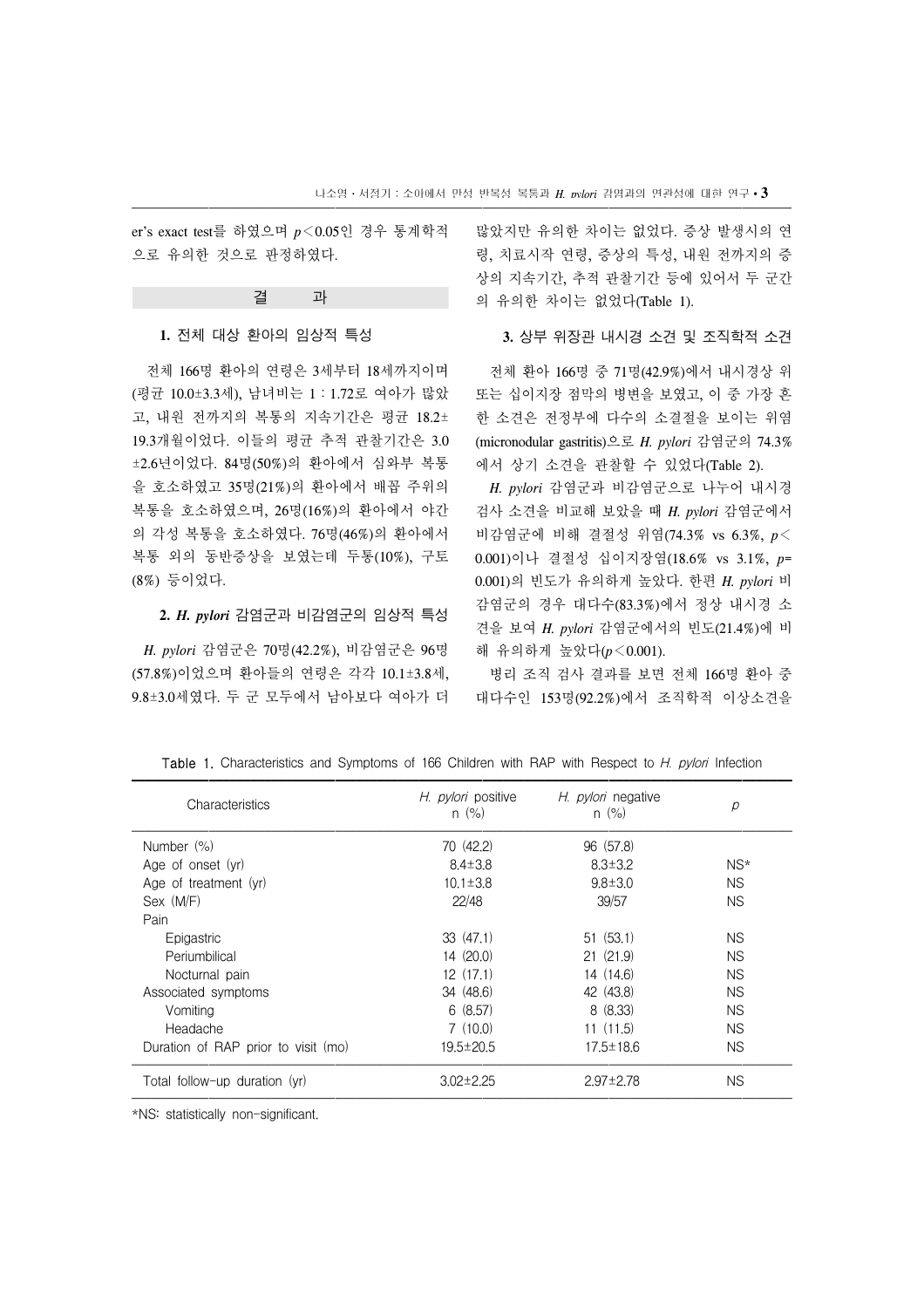|                            | H. <i>pylori</i> positive<br>$(n=70)$ | H. <i>pylori</i> negative<br>(n=96) | р       |
|----------------------------|---------------------------------------|-------------------------------------|---------|
| Endoscopic findings        |                                       |                                     |         |
| Normal findings            | $15(21.4\%)$                          | $80(83.3\%)$                        | < 0.001 |
| Abnormal                   |                                       |                                     |         |
| Nodular gastritis          | 52(74.3%)                             | $6(6.3\%)$                          | < 0.001 |
| Nodular duodenitis         | $13(18.6\%)$                          | $3(3.1\%)$                          | 0.001   |
| Histologic findings        |                                       |                                     |         |
| Normal histology           | $(0.0\%)$                             | $2(2.1\%)$                          |         |
| Mild chronic gastritis     | $9(12.9\%)$                           | $81(86.2\%)$                        | < 0.001 |
| Moderate chronic gastritis | $50(71.4\%)$                          | $12(12.8\%)$                        | < 0.001 |
| Severe chronic gastritis   | 11 (15.7%)                            | 1 (1.1%)                            | < 0.001 |

|  | Table 2. Endoscopic and Histological Findings in 166 Children with RAP with Respect to H. pylori Infection |  |  |  |  |  |  |  |  |  |  |  |  |  |
|--|------------------------------------------------------------------------------------------------------------|--|--|--|--|--|--|--|--|--|--|--|--|--|
|--|------------------------------------------------------------------------------------------------------------|--|--|--|--|--|--|--|--|--|--|--|--|--|

Table 3. Clinical Course of Recurrent Abdominal Pain

|               |           | H. <i>pylori</i> positive |      | H. <i>pylori</i> negative |                |      |           |
|---------------|-----------|---------------------------|------|---------------------------|----------------|------|-----------|
|               |           | Gr $0+Gr$                 |      | Total No.                 | $Gr$ 0+ $Gr$ 1 | р    |           |
|               | Total No. | n                         | $\%$ |                           | n              | $\%$ |           |
| month<br>at 1 | 70        | $45+18$                   | 90.0 | 91                        | $36 + 32$      | 74.7 | 0.014     |
| at 6 months   | 53        | $36+12$                   | 90.6 | 78                        | $39 + 20$      | 75.6 | 0.001     |
| at 1 year     | 41        | $29 + 7$                  | 87.8 | 65                        | $39 + 20$      | 78.4 | $NS*$     |
| at 2 years    | 27        | $21 + 4$                  | 92.6 | 38                        | $24 + 5$       | 76.3 | <b>NS</b> |
| at 3 years    | 18        | $14 + 3$                  | 94.4 | 5                         | $4 + 1$        | 100  | <b>NS</b> |

\*NS: statistically non-significant.

보였고, 특히 *H. pylori* 감염군은 모든 환자에서 조직 학적 이상소견을 보였다.

 한편 만성 위염의 중증도를 비교해 보았을 때, 두 군 사이에 유의한 차이를 보였다. 즉, *H. pylori* 감염 군에서 비감염군에 비해 중등도 만성 위염(71.4% vs 12.8%, *p*<0.001)과 중증 만성 위염(15.7% vs 1.1%, *p*<0.001)의 빈도가 유의하게 더 높았다. 반면 에 *H. pylori* 비감염군의 경우 대다수(86.2%)가 경증 만성 위염을 보였으며 *H. pylori* 감염군에서의 빈도 (12.9%)보다 유의하게 높았다(*p*<0.001).

## **4.** 반복성 복통의 임상경과

 먼저 복통이 호전된 경우(Grade 0+Grade I)와 전 혀 변화가 없는 경우(Grade II)로만 나누어 *H. pylori*  감염군과 비감염군에서 그 빈도를 비교해 본 결과 *H. pylori* 감염군에서 비감염군에 비해 호전되는 빈 도가 치료 종료 1개월째(90.0% vs 74.7%, *p*=0.014) 와 6개월째(90.6% vs 75.6%, *p*=0.001)에는 유의하게 높았지만, 1년째 이후에는 유의한 차이는 없었다 (Table 3).

 다음으로는 *H. pylori* 감염군을 제균여부에 따라 두 subgroup으로 나누고, 비감염군에서는 치료법에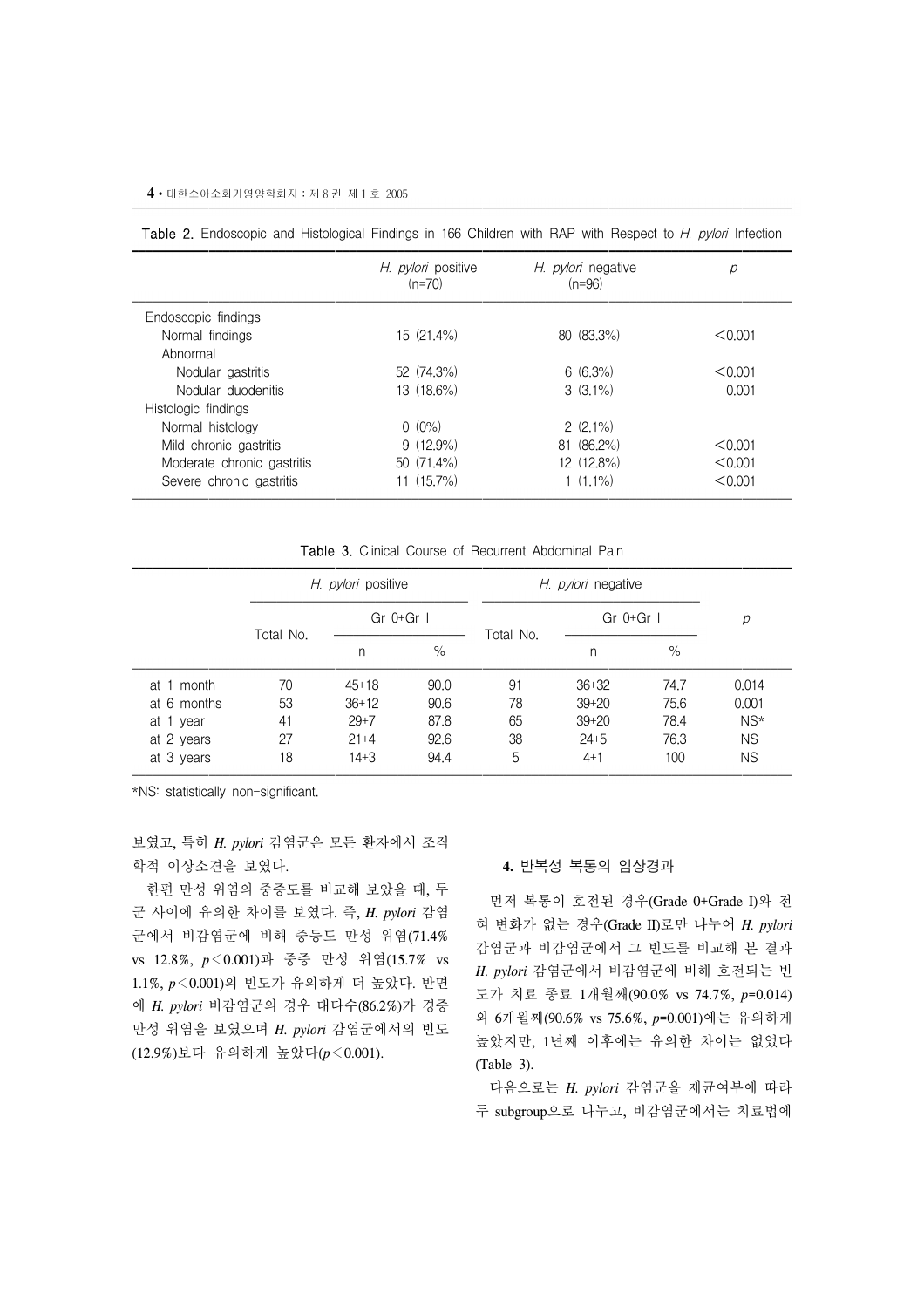

나소영․서정기:소아에서 만성 반복성 복통과 *H. pylori* 감염과의 연관성에 대한 연구∙**5**

Fig. 1. Clinical course of recurrent abdominal pain in H. pylori-positive children according to the success of eradication (Group Ia; eradication success, Group Ib; eradication failure, grade 0; completely resolved, grade 1; definitely improved, but there are occasional episodes of mild abdominal pain, grade 2; no change in the frequency and intensity). \*NS: statistically non-significant.



Fig. 2. Clinical course of recurrent abdominal pain in H. pylori-negative children according to the medication (Group IIa; no medication, Group IIb; acid-suppressive drug, Group IIc; both acid-suppressive drug and antibiotics, grade 0; completely resolved, grade 1; definitely improved, but there are occasional episodes of mild abdominal pain, grade 2; no change in the frequency and intensity of abdominal pain). \*NS: statistically non-significant.

따라 세 subgroup으로 나누어, 각 subgroup간의 복통 의 임상경과를 비교해보았다(Fig. 1, Fig. 2).

 *H. pylori* 감염 환아 70명에서 1개월 동안 복통의 경과를 관찰하였을 때, 제균 성공한 군(Group Ia)은 grade 0 69.2%, grade I 19.2%, grade II 11.5%였고 제 균 실패한 군(Group Ib)은 grade 0 50%, grade I 44.4%, grade II 5.6%로 두 군에서 통계적으로 유의 한 차이가 없었다(*p*=0.103). 6개월 동안 복통의 경과 를 관찰하였을 때, Group Ia는 grade 0 72.1%, grade I 21.0%, grade II 7.0%였고 Group Ib는 grade 0 50.0%, grade I 30.0%, grade II 20.0%로 마찬가지로 두 군에 서 통계적으로 유의한 차이는 없었다(*p*=0.311). 1년 경과관찰 시에도 Group Ia는 grade 0 75.0%, grade I 12.5%, grade II 12.5%였고 Group Ib는 grade 0 55.6%, grade I 33.3%, grade II 11.1%로 역시 두 군에서 통계 적으로 유의한 차이는 없었다(*p*=0.338).

 또한 *H. pylori* 비감염 환아 96명에서 1개월간 복 통의 경과를 관찰하였을 때, 약제를 전혀 투여하지 않은 군(Group IIa)은 grade 0 34.3%, grade I 38.8%, grade II 26.9%, 위산 억제제를 투여한 군(Group IIb)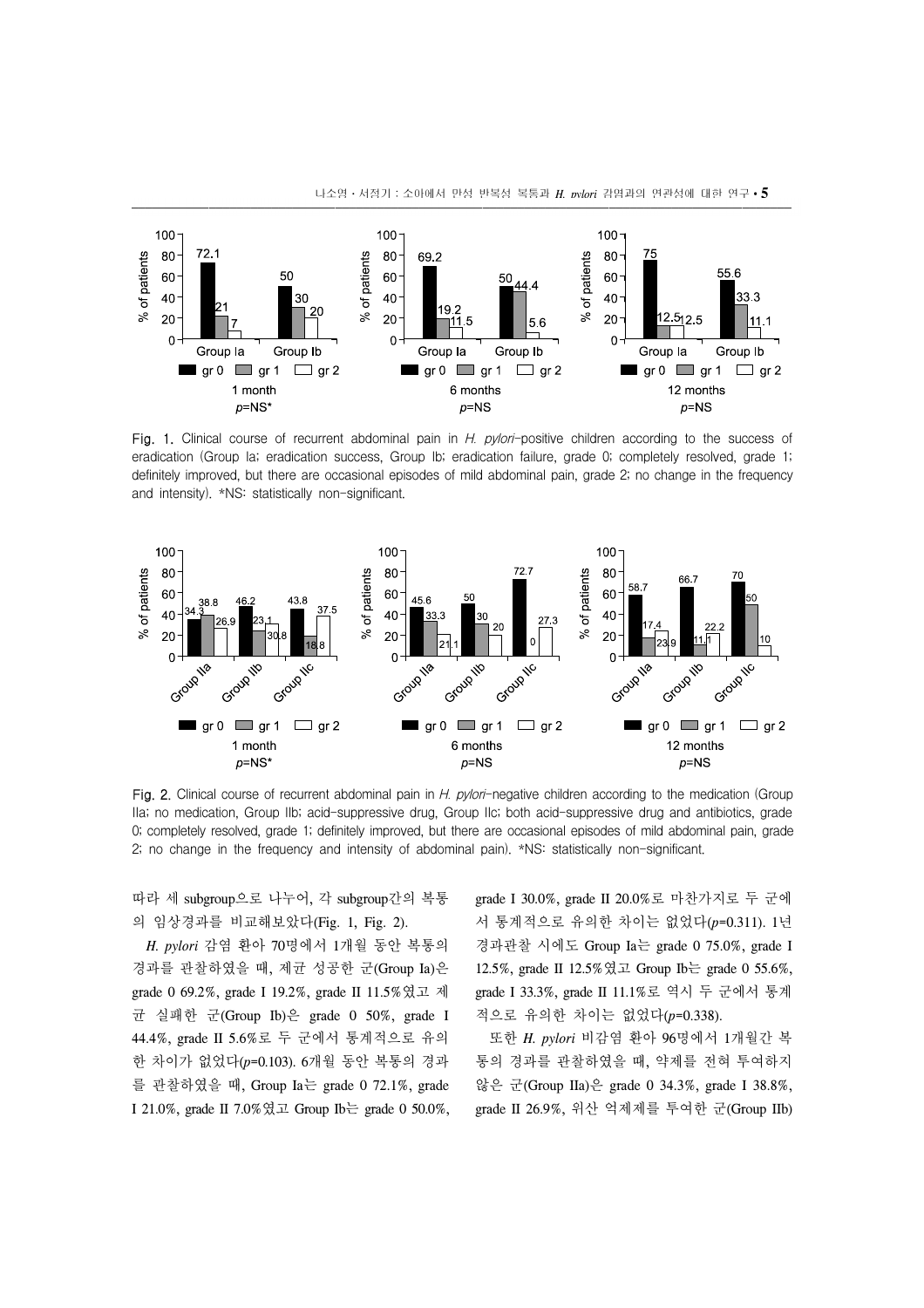은 grade 0 46.2%, grade I 23.1%, grade II 30.8%, 그리 고 위산 억제제와 항생제를 함께 투여한 군(Group IIc)은 grade 0 43.8%, grade I 18.8%, grade II 37.5%로 세 군 간에 통계적으로 유의한 차이가 없었다(*p*= 0.533). 6개월간 복통의 경과를 관찰하였을 때, Group IIa  $\equiv$  grade 0 45.6%, grade I 33.3%, grade II 21.1%, Group IIb는 grade 0 50.0%, grade I 30.0%, grade II 20.0%, Group IIc  $\equiv$  grade 0 72.7%, grade I 0%, grade II 27.3%로 마찬가지로 세 군 간에 통계적 으로 유의한 차이가 없었다(*p*=0.269). 1년 경과관찰 시에도 Group IIa는 grade 0 58.7%, grade I 17.4%, grade II 23.9%, Group IIb $\equiv$  grade 0 66.7%, grade I 11.1%, grade II 22.2%, Group IIc는 grade 0 70%, grade I 20%, grade II 10%로 마찬가지로 복통의 경 과는 세 군에서 유의한 차이는 없었다(*p*=0.879).

## 고 찰

 반복성 복통(Recurrent abdominal pain)은 일상생활 에 지장을 주는 심한 복통이 최소 3개월 이상의 기 간 동안 3회 이상 반복되는 경우가 해당되며<sup>1)</sup> 학동 기 소아의 약 10∼15%에서 볼 수 있는 비교적 흔한 증상이다<sup>1</sup>∼3). 5세 이하에서는 드물며 가장 흔한 소 아 연령은 10세에서 12세 사이라고 알려져 있는데<sup>7)</sup> 본 연구에서도 5세 이하는 166명 중 13명(7.8%)으로 적었으며 평균연령은 10.0세였다.

 반복성 복통의 원인은 90% 이상에서 기능적인 것 으로 알려져 있으며, 소화성 궤양, 식도염, 만성 염 증성 질환 등 위장관 질환이나 요로감염증, 수신증 등 비뇨기질환 또는 기타 만성질환 등 기질적 질환 은 5∼10%에 불과한 것으로 보고되어 왔다8,9).

 기질적 병변이 발견되지 않는 기능성 복통의 병 리 기전은 현재까지도 확실히 알려져 있지 않으나 위장관 운동장애(altered gastrointestinal motility)와 위장관 과민증(visceral hypersensitivity)의 상호 작용 이 가장 중요한 병리 기전으로 이해되고 있다<sup>10,11</sup>. 또 자율신경 기능 장애(autonomic dysfunction)가 위장관 운동 장애의 원인으로 생각되기도 하며<sup>12)</sup> 임 상적으로 만성 복통 환아에서 두통, 창백, 어지러움,

오심 등의 자율 신경계 증상이 동반되는 것을 볼 수 있다13). 본 연구에서도 전체 환아의 10.8%에서 두통 을 동반하였다.

 한편 최근에는 기질적인 병변이 없는 기능적 장 애라고 생각되었던 반복성 복통 환아에서 위염, 십 이지장염 등 위장관 점막에서 경도의 조직학적 염 증변화가 자주 관찰된다는 문헌들<sup>14</sup>∼16)이 있어 경도 의 염증으로 인해 이차적인 위장관 운동 장애나 위 장관 과민증을 유발할 수 있다는 추측이 제기되고 있다. 즉 염증세포들에 의해 분비되는 여러 염증매 개물이나 cytokine 등에 의해 장의 신경계가 영향을 받아 운동이상을 일으키면 통증이 유발될 가능성이 있다는 것이다. Roma 등 $8$ 에 의하면 반복성 복통 환 아 396명 중 다수(85.4%)에서 식도나 위, 십이지장 점막의 조직학적 염증이 발견되었고 *H. pylori* 감염 군과 비감염군으로 나눴을 때에는 각각 100%, 79.5%였다고 보고하였다. 가장 흔한 조직학적 점막 병변으로는 *H. pylori* 감염군에서는 위염(98.2%)으 로 *H. pylori* 비감염군에서의 위염의 빈도인 19.2%와 유의한 차이를 보였으며, *H. pylori* 감염률은 28.5% 였고 두 군 사이에 증상의 빈도나 특성에는 차이가 없었다고 보고하였다. 또 Frank 등<sup>17)</sup>은 반복성 복통 환아 73명 중 44명(60%)에서 위장관 점막의 조직학 적 염증이 발견되었고 *H. pylori* 감염군과 비감염군 으로 나누면 각각 100%, 34%로 유의한 차이를 보였 다고 보고하였다. 국내의 서 등18)의 보고에 의하면 반복성 복통 환아 109명 중 95명(87.1%)에서 상부 위장관 점막의 조직학적 염증이 발견되었고, *H. pylori* 감염군과 비감염군으로 나누면 각각 100%, 84% 로 *H. pylori* 감염군에서 유의하게 높았으며 *H. pylori* 감염군 환아 모두에게서 조직학적 이상소견이 발견되었다.

 본 연구에서는 먼저 *H. pylori* 감염 유무에 따른 반복성 복통 환자들의 임상양상의 차이를 알아보기 위해 *H. pylori* 감염군과 비감염군의 임상양상을 비 교하였는데, 대상 환아의 특성 및 증상, 증상이 시작 될 당시의 연령, 증상의 지속기간, 추적 관찰기간 등 에 있어서 두 군 간의 유의한 차이는 없었다.

그러나 상부 위장관 내시경 소견 결과에서 *H. py-*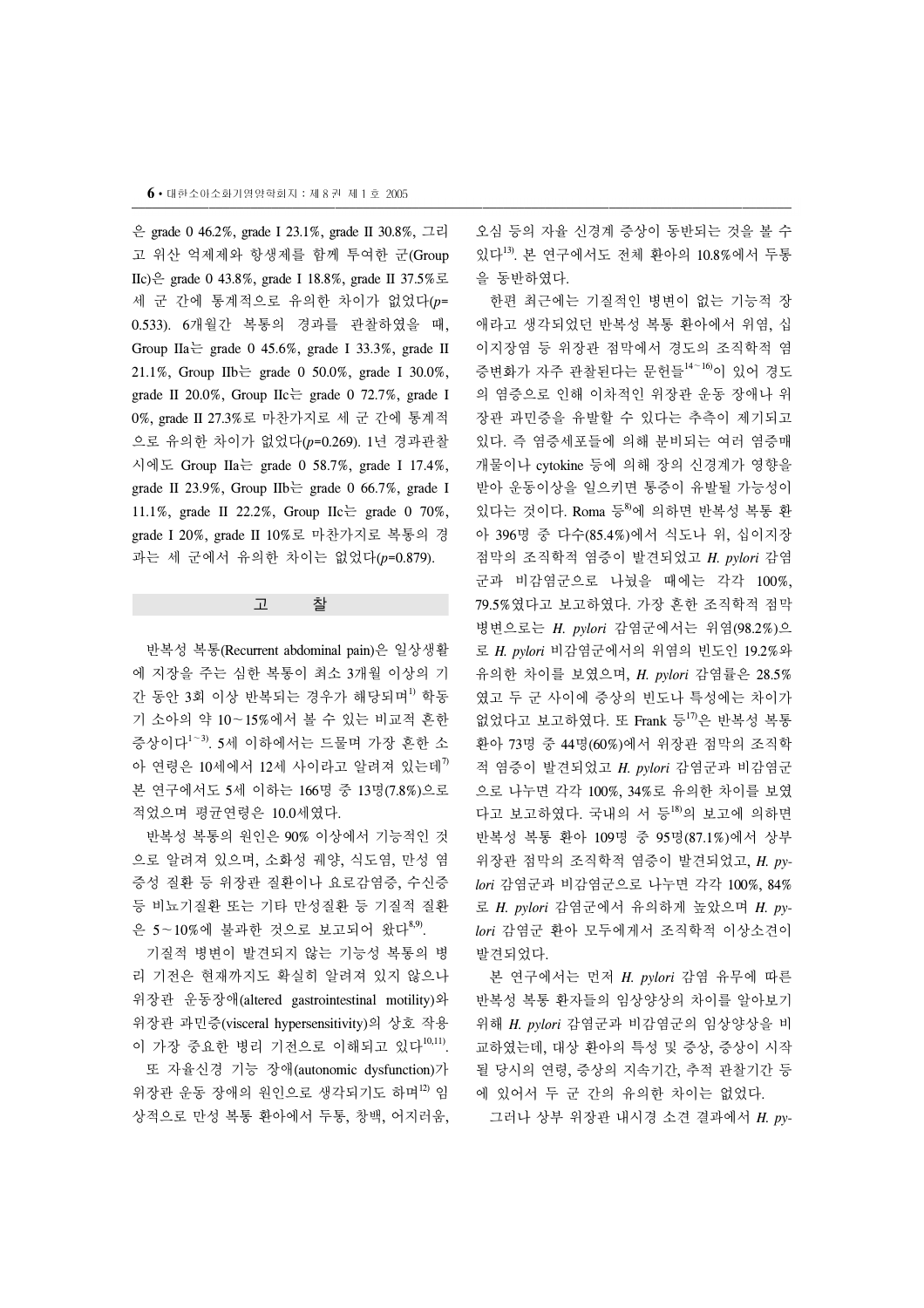*lori* 감염군에서 결절성 위염(*p*<0.001)이나 결절성 십이지장염(*p*=0.001)의 빈도가 유의하게 높았고, *H. pylori* 비감염군의 경우 정상 내시경 소견을 보인 빈 도가 유의하게 높았다(*p*<0.001).

 병리 조직검사 결과를 볼 때 만성 반복성 복통 환 아 166명 중 대다수인 153명(92.2%)에서 조직학적 이상소견을 보였고 *H. pylori* 감염군 환자 모두에게 서 조직학적 이상소견이 발견되어 서 등<sup>17)</sup>의 보고와 유사하였다. 또 만성 위염의 중증도를 비교해 보았 을 때 *H. pylori* 감염군에서는 중등도 만성 위염(*p*< 0.001)과 중증 만성 위염(*p*=0.004)의 빈도가 유의하게 더 높았고, 반대로 *H. pylori* 비감염군의 경우 경증 만 성위염의 빈도가 유의하게 더 높았다(*p*<0.001).

 한편 *H. pylori* 제균 치료 후 증상의 호전 여부에 대해서 상반되는 논문들이 보고되고 있다. 즉 Aliye 등<sup>19)</sup>은 반복성 복통으로 내원하여 내시경적 조직검 사를 통해 *H. pylori* 위염으로 진단 받은 16명의 환 아에서 제균요법 후 5명에서 제균 성공을 확인하였 고, 전체 환아를 대상으로 조사한 증상 총점이 치료 전 12.6±0.9점에서 치료 후 4주째 2.1±0.5점으로 유의하게 감소하였고 평균 9.7±1.4개월의 추적 관 찰기간(2∼24개월)내에도 2.9±0.7점으로 낮게 유지 되었다고 보고하였는데, 이 논문의 경우 제균 성공 군과 제균 실패군으로 나누어서 분석한 결과는 아 니어서 제균여부와 증상호전과의 관계는 알기 어려 우며 대상 환아수가 적다는 단점이 있다. Frank 등 $^{17}$ 은 반복성 복통 환아 73명 중 *H. pylori* 양성인 29명 에서 모두 조직학적으로 만성 위염이 있었고 요소 호기 검사로 평가한 결과 제균에 모두 성공하였으 며 치료 4∼6주 후 추적관찰에서 19명 중 15명(79%) 에서 증상이 소실되었다고 보고하였으나, *H. pylori*  음성이어서 제균치료를 하지 않았던 대조군 44명에 대해서는 복통의 경과에 대해 추적 관찰하지 않아 상기 결과가 유의한 것인지 알기 어렵다는 단점이 있다. Das 등20)은 반복성 복통 환아 65명에서 내시 경적 조직검사를 통해 *H. pylori* 양성 환자(50명) 및 음성환자(15명) 모두에게 제균치료를 하였고 6개월 후에 전체 중 83%의 환아에서 복통이 완전히 소실 되었다고 하였다. Ozen 등21)도 *H. pylori* 양성인 반복

성 복통 환아 45명에게 제균치료를 하였고, 4주 후 에 증상 소실 여부를 분석한 결과 제균에 성공한 환 아 23명 중 20명(87%)에서 증상이 소실된 반면 제균 에 실패한 환아 22명 중 9명(41%)에서만 증상이 소 실되어 두 군 간에 유의한 차이를 보였다며 제균치 료가 증상의 호전에 도움이 된다고 주장하였다.

 반면에 이와는 반대로 *H. pylori* 제균 여부와 증상 의 호전과는 관련이 없다는 여러 보고들이 있다. Ashorn 등22)은 *H. pylori* 위염이 확인된 반복성 복통 환아 20명을 대상으로 제균 치료를 한 군과 omeprazole과 함께 위약을 투여한 군으로 나누어 증상호전 여부를 조사하였는데 치료 후 2주째에는 치료 전에 비해 증상의 호전은 없었고 추적 관찰기간이 길수 록 증상의 호전을 보여 6개월 후와 1년 후에는 두 군 모두에서 비슷한 정도로 증상이 호전되었다고 하였다. 주목할 만한 것은 증상의 호전이 치료군과 대조군 사이에 차이가 없었던 것과는 달리, 1년 뒤 조직학적 위염의 소실은 치료군에서 유의하게 높아 치료군의 71.4%, 대조군의 12.5%에서 위염의 소실 을 보였다는 점이었다. 따라서 *H. pylori* 제균이나 위 염증의 치유는 증상의 호전에는 영향을 미치지 않 았다고 주장하였다. 그러나 이 연구에서는 대상 환 아 수가 적고 omeprazole이 위산과 관련된 증상에 영향을 미칠 수 있으므로 엄밀한 의미에서 대조군 선정이 적합하지 않았다는 한계가 있다. 또 다른 보 고23)에서 21명의 *H. pylori* 양성인 반복성 복통 환아 에게 제균 치료를 하여 14명(67%)에서 제균 성공을 했으나 18개월간 추적 관찰을 한 결과 *H. pylori* 제 균 여부와 증상의 호전과는 관련이 없었다고 보고 하였다. 또 Wewer 등24)은 *H. pylori* 양성인 반복성 복통 환아 37명을 대상으로 제균 치료를 하여 30명 (81%)에서 제균이 되었고, 6개월이 지난 후엔 전체 복통 환아의 95% 이상에서 증상이 호전되었지만, 3 개월 후와 6개월 후에 분석한 결과로는 *H. pylori* 제 균 성공군과 실패군 사이에 증상이 호전되는 빈도 의 유의한 차이는 없었다고 강조하였다.

 본 연구에서 *H. pylori* 비감염군의 경우 내시경 소 견이나 병리 조직 검사 결과가 *H. pylori* 감염군에 비해 유의하게 양호했는데도 증상이 호전되는 빈도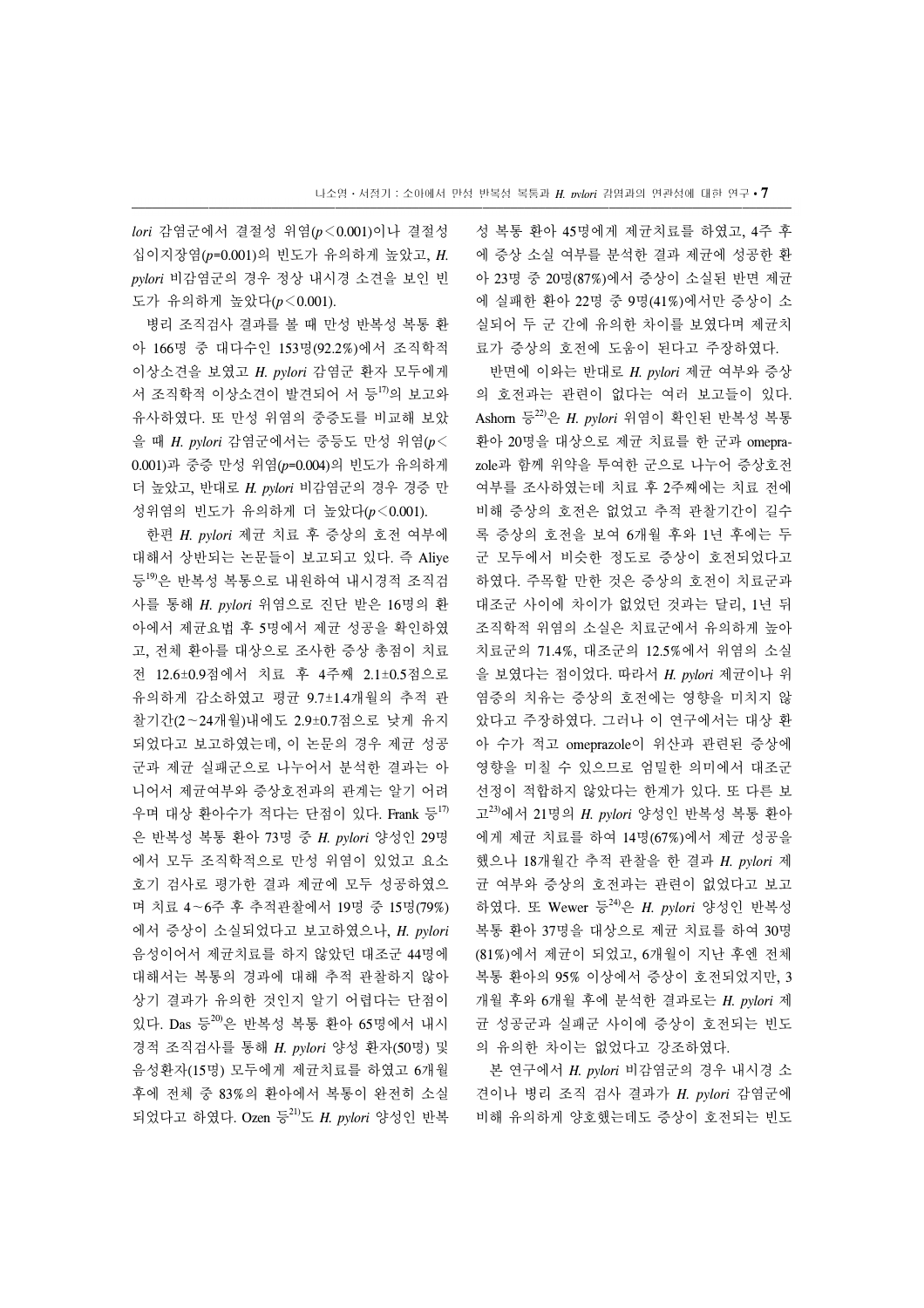가 초기 6개월까지는 *H. pylori* 감염군에 비해 오히 려 유의하게 더 낮았고, 1년째 이후부터는 두 군간 의 차이가 없는 결과를 보였다. 그 원인으로 제균된 초기에 염증이 현저하게 호전되면서 다수의 *H. pylori* 감염군 환자에게서 증상이 더 잘 호전되지 않았 나 하는 가설을 생각해 볼 수 있다. 그러나 본 연구 에서는 요소 호기 검사로 제균 성공을 확인한 환아 들은 내시경을 재시행하지 않았기 때문에 이 가설 을 직접적으로 증명하지는 못했지만, 이 가설을 뒷 받침 하는 연구결과가 있다. 국내의 장*25)*은 *H. pylori* 위염이 확인된 반복성 복통 환아 42명에서 성공 적으로 제균된 환아 27명과 제균이 되지 않은 15명 에서의 제균 전후의 내시경 및 조직학적 소견의 변 화를 비교한 연구에서, 제균된 시점으로부터 평균 4주 이내에 중성 다핵구 침윤은 현저한 감소를 보이 며 만성 염증세포 침윤 정도와 림프여포 및 내시경 상 결절상 위염도 같은 시기에 의미 있는 호전을 보 인다고 하여 점막 상피 손상이 치유된다고 하였다. 이 외에 제균된 지 2∼3년째 조직검사에서도 염증 이 호전되었다는 외국의 보고가 있는데, 한 보고26) 에 의하면 비궤양성 소화불량증인 *H. pylori* 위염환 자에서 제균치료 후 위 점막의 조직학적 변화를 3년 간 추적 관찰한 결과 위약을 투여한 대조군에 비해 제균 성공군에서 염증이 의미있게 감소하였고, 증 상은 제균 3개월째까지는 급격히 호전되며 이후에 는 서서히 호전되는 경과를 보였다. 다른 보고<sup>27)</sup>에 서도 제균에 성공한 환자 89명에서 치료 전과 제균 2년 후의 조직학적 소견을 비교하였더니 염증 정도 와 림프여포가 의미있게 감소하였다고 하였다.

 그러나 한편으로 위 가설과 반대되는 사실로 주 목할 만한 것은, 잘 알려진 바와 같이 *H. pylori*에 감 염된 소아들 중 대부분은 무증상으로 지내다가 소 수에서 소화성 궤양, 위암이 발생한다는 것이다. 6∼12세 사이의 초등학생을 대상으로 53명의 반복 성 복통군과 700명의 무증상 대조군에서의 *H. pylori* 의 혈청학적 유병률을 조사한 고 등28)은 *H. pylori*의 혈청학적 유병률이 복통군 9.4%, 무증상 대조군 4.4%로 두 군 사이에 유의한 차이가 없었으며, 이는 연령별로 나누어 분석해도 유의한 차이는 없었다고 보고하여 *H. pylori*에 감염된 소아들 중 대부분이 무 증상으로 지낸다는 것을 확인한 바 있다. 한편 *H. pylori*에 감염되어 있으면 대개 중등도 이상의 염증 이 있고, 제균치료를 하지 않으면 감염된 상태가 지 속되므로 결과적으로 중등도 이상의 위염이 지속된 다고 보아야 하나, 그럼에도 불구하고 무증상으로 지내는 경우가 많은 것을 보면 조직학적 염증의 정 도와 증상과는 관련성이 적다고 봐야 한다. 따라서 치료 초기에 *H. pylori* 비감염군에서 증상이 호전되 는 빈도가 감염군에 비해 의미있게 낮다는 결과를 위 가설로는 설명하기가 어려워진다.

 그렇다면 이 결과를 설명할 만한 다른 가설로서, *H. pylori* 감염과 반복성 복통이 관련성이 적은 것이 아닌가 하는 생각을 하였다. 그러나 *H. pylori* 감염군 에서 비감염군에 비해 약제투여가 많았던 점이 교 란변수로 작용하므로 객관적인 분석을 위해 각 군 을 하위군으로 나누어 하위군끼리 반복성 복통의 경과를 비교하여 보았다.

 *H. pylori* 감염군의 경우 제균 요법을 시행하였을 때 치료 1개월 후부터 대부분(약 90%)에서 복통이 호전되었고 3년까지 추적 관찰한 결과 복통의 경과 는 제균의 성공 또는 실패 여부와 무관하였다. 즉 제균이 되지 않은 군에서도 제균 성공군과 비슷한 빈도로 증상이 호전되었다. 이는 반복성 복통과 *H. pylori* 감염의 관련성이 적음을 시사하는 소견으로 생각된다.

 또 *H. pylori* 비감염군에서도 약제의 투여 여부와 상관없이 내시경 검사 후 1개월 후부터 대부분(75%) 에서 복통이 호전되는 경과를 보였고, 관찰기간이 길수록 호전되는 빈도가 증가하였다. 이 결과로부 터 *H. pylori* 비감염군에서 위산 억제제나 제균요법 (특히 3제 제균요법) 등의 약물치료는 증상 호전에 직접적인 효과는 없으며, 상부 위장관 내시경 등의 검사를 통해 환자가 기질적인 병변이 없다는 인식 을 갖게 하는 것이 복통의 소실에 더 중요함을 알 수 있다. 실제로 외국의 한 연구9,29)에 따르면 기능성 복통에 대한 설명을 잘 듣고 기질적 원인이 없음을 확인 받은 경우가 그렇지 못한 경우에 비해 두통 같 은 다른 증상으로 발전하거나 재발하는 경우가 적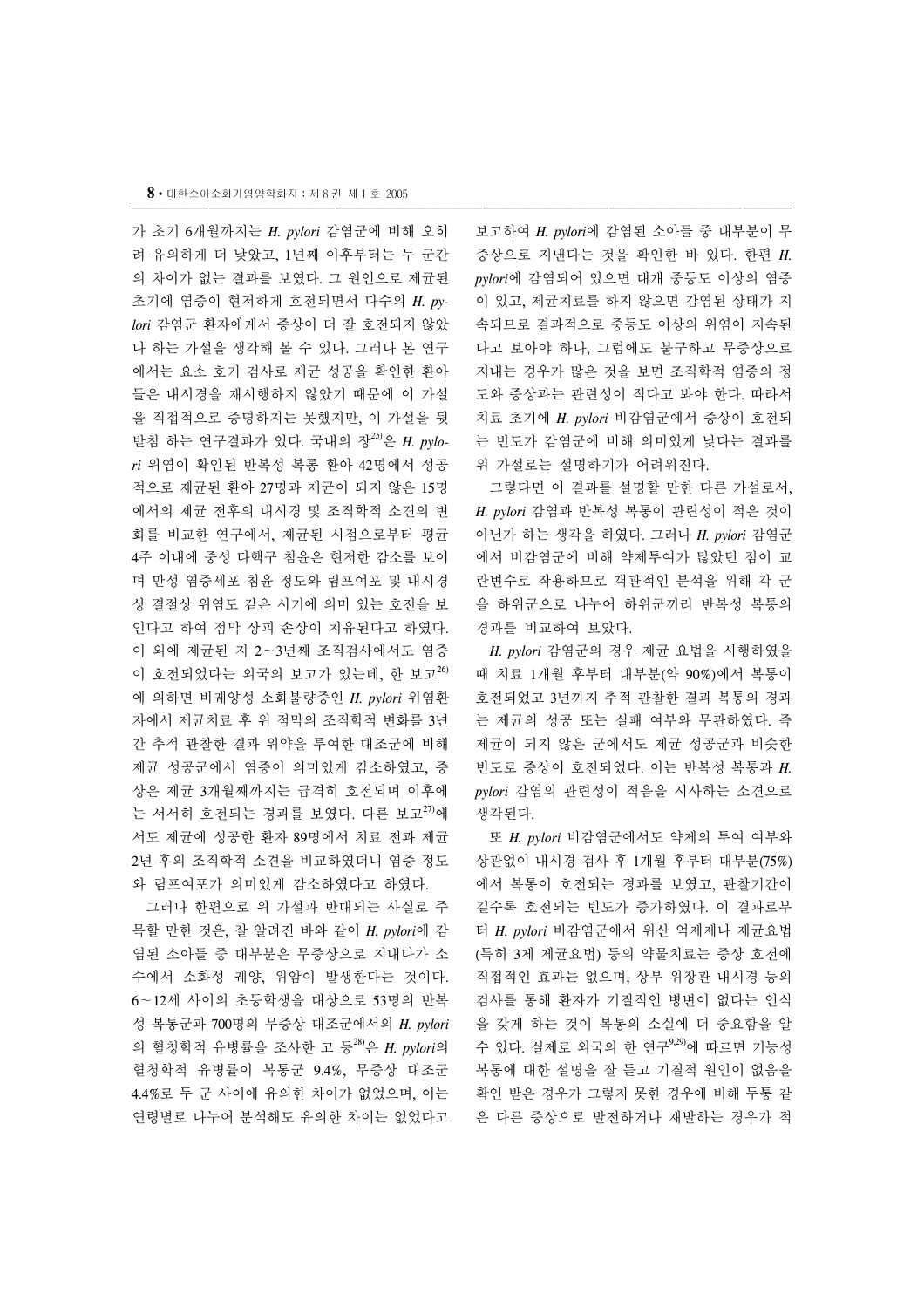었으며, 또한 진단 후 1주에서 6주 사이에 복통이 30∼50%의 환아에서 완전히 소실되었다고 하였는 데, 본 연구에서도 전체 환아 중 치료여부에 상관없 이 1개월째에 증상이 완전히 소실된 환아는 50% (81/161)였다.

 기능성 복통을 호소하는 소아에서 장기 추적 관찰 결과를 보면 대략 35∼50%는 성인이 되었을 때 증 상이 호전되었다고 하며 약 25% 정도는 성인이 되 어서도 복통이 지속되었으나 이중 70%가 일상생활 에 별다른 지장을 받지 않았으며 25% 정도는 두통, 요통 등 다른 증상을 호소하였다고 하였다<sup>30)</sup>. 또 예 후가 불량할 것을 예측하는 인자로는 "painful family"에 속해 있는 경우, 낮은 사회경제적 상태, 낮은 교육수준과 계층, 인성검사에서 감정을 조절하는 분야에서 낮은 점수를 받은 경우 등을 들고 있다<sup>30</sup>. 임상양상에 따른 예후는 잘 알려져 있지 않으나 비 궤양성 소화불량증 환아들의 경우 1년 후 약 70%에 서 호전되었고 70% 정도가 투약을 중단하였다는 보 고가 있었다.

 결론적으로 반복성 복통 환아에서 *H. pylori* 감염 시 제균 요법을 시행하였을 때 대부분에서 복통이 호전되었고 복통의 경과는 제균의 성공 또는 실패 여부와 상관없었다. 이는 반복성 복통과 *H. pylori* 감 염의 연관성이 적음을 시사하는 소견으로 판단된 다. 또한 *H. pylori* 감염이 없는 환아도 약제의 투여 여부와 상관없이 내시경 검사 후 대부분에서 복통 이 호전되는 경과를 보였다. 따라서 반복성 복통 환 아에서 제균 요법을 포함한 약물 치료를 하는 것보 다 환자가 기질적인 병변이 없다는 인식을 갖게 하 는 것이 복통의 소실에 더 도움이 될 것으로 생각된 다.

요 약

 목 적: 반복성 복통(Recurrent abdominal pain)은 소아의 약 10%에서 볼 수 있는 비교적 흔한 증상 으로, *H. pylori* 감염과 반복성 복통과의 연관성에 대한 연구가 일부에서 이루어져 왔으나 아직까지 명확한 관계는 밝혀져 있지 않다. 또 반복성 복통 으로 내원하여 *H. pylori* 감염이 확인된 소아에서 제균 요법이 반드시 필요한지에 대해서도 아직 결 론이 내려지지 않은 상태이다. 저자들은 소아에서 반복성 복통증과 *H. pylori* 감염의 연관성을 확인 하고 제균 요법이 반복성 복통의 경과에 미치는 영향을 알아보고자 하였다.

 방 법: 1998년 1월부터 2005년 1월까지 반복성 복통으로 서울대학교 어린이병원에 내원하여 상부 위장관 내시경 검사를 받았던 환아 중에서 추적관 찰이 가능하였던 166명을 대상으로 하였다. 이 중 *H. pylori* 감염 환아 70명 모두에서 제균 요법을 시 행하였고, 제균 성공한 군(Group Ia) 52명과 실패한 군(Group Ib) 18명에서의 복통의 경과를 관찰하였 다. 대조군인 *H. pylori* 비감염 환아 96명에서는 약 제를 전혀 투여하지 않은 군(Group IIa) 67명, 위산 억제제를 투여한 군(Group IIb) 13명, 그리고 위산억 제제와 항생제를 함께 투여한 군(Group IIc) 16명으 로 나누어 복통의 경과를 관찰하였다. 의무기록지 검토와 전화 인터뷰를 시행하여 6개월, 12개월 시점 에서 복통의 경과를 판정하였으며, 복통이 완전히 또는 거의 완전히 소실된 경우를 grade 0, 복통이 50% 이상 현저히 호전되었으나 간혹 복통을 호소 하는 경우를 grade I, 그리고 복통의 정도와 빈도에 변화가 전혀 없는 경우를 grade II로 정하였다.

결 과:

 1) 전체 166명 환아의 연령은 10.0±3.3세, 남녀 비는 1:1.72, 내원 전까지의 복통의 지속기간은 18.2±19.3개월, 추적 관찰기간은 3.0±2.6년이었다. 대상 환아의 특성, 증상이 시작될 당시의 연령, 증 상의 지속기간, 추적 관찰기간 등에 있어서 *H. pylori* 감염군과 비감염군 사이에 유의한 차이는 없었다.

 2) 상부 위장관 내시경 소견 결과에서 *H. pylori* 감염군에서 결절성 위염(*p*<0.001)이나 결절성 십 이지장염(*p*=0.001)의 빈도가 유의하게 높았고, 비 감염군의 경우 정상 내시경 소견을 보인 빈도가 유의하게 높았다(*p*<0.001). 병리 조직검사에서 *H. pylori* 감염군에서 비감염군에 비해 중등도 만성 위염(71.4% vs 12.8%, *p*<0.001)과 중증 만성 위염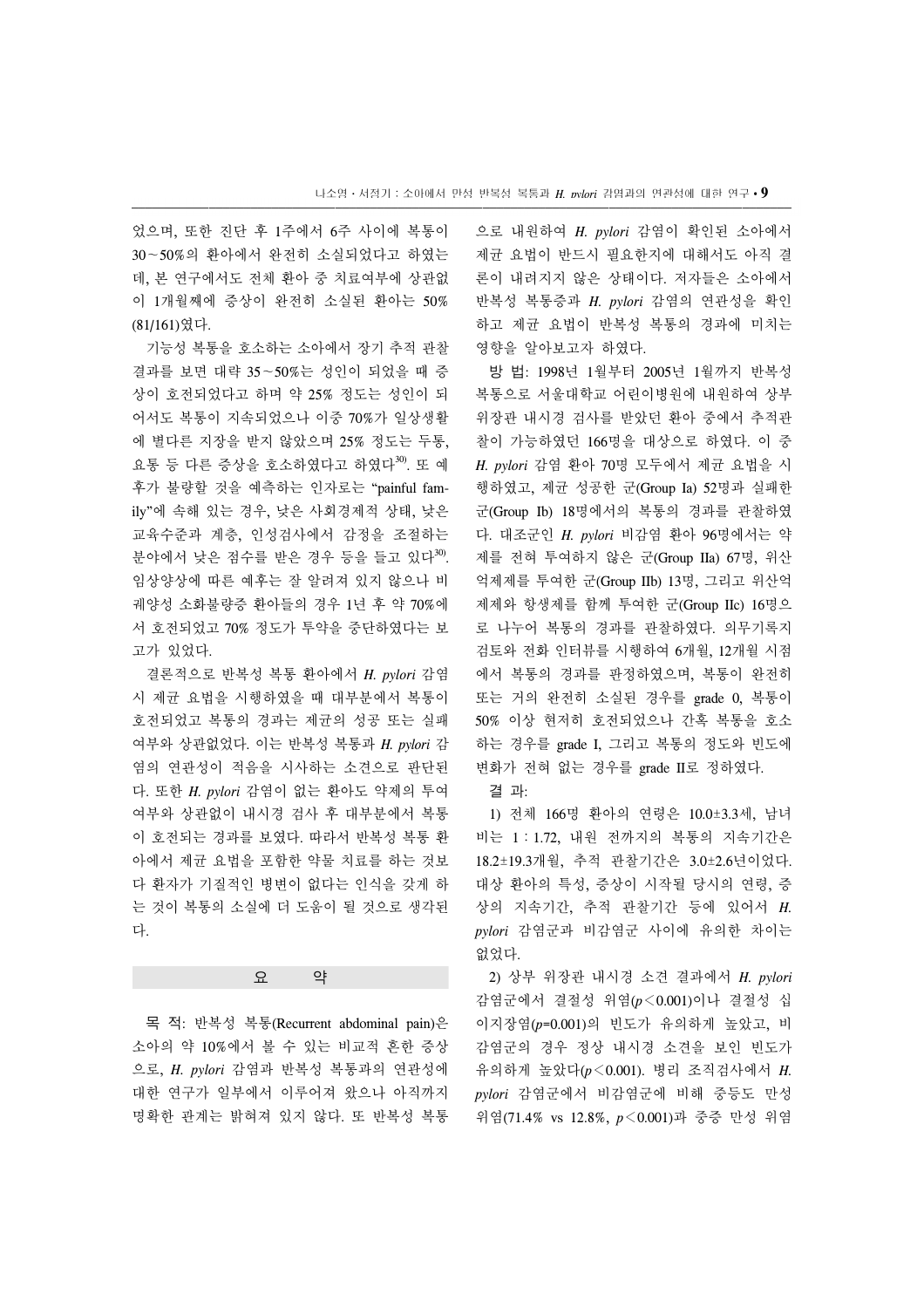(15.7% vs 1.1%, *p*<0.001)의 빈도가 유의하게 더 높았다.

 3) *H. pylori* 감염 환아 70명에서 1개월 동안 복통 의 경과를 관찰하였을 때, 제균 성공한 군(Group Ia) 은 grade 0 69.2%, grade I 19.2%, grade II 11.5%였고 제균 실패한 군(Group Ib)은 grade 0 50.0%, grade I 44.4%, grade II 5.6%로 두 군에서 통계적으로 유의 한 차이가 없었다(*p*=0.103). 6개월 동안 복통의 경과 를 관찰하였을 때, Group Ia는 grade 0 72.1%, grade I 21.0%, grade II 7.0%였고 Group Ib는 grade 0 50.0%, grade I 30.0%, grade II 20.0%로 마찬가지로 두 군에 서 통계적으로 유의한 차이는 없었다(*p*=0.311). 1년 경과관찰 시에도 Group Ia는 grade 0 75.0%, grade I 12.5%, grade II 12.5%였고 Group Ib는 grade 0 55.6%, grade I 33.3%, grade II 11.1%로 역시 두 군에서 통계 적으로 유의한 차이는 없었다(*p*=0.338).

 4) *H. pylori* 비감염 환아 96명에서 1개월간 복통 의 경과를 관찰하였을 때, 약제를 전혀 투여하지 않 은 군(Group IIa)은 grade 0 34.3%, grade I 38.8%, grade II 26.9%, 위산 억제제를 투여한 군(Group IIb) 은 grade 0 46.2%, grade I 23.1%, grade II 30.8%, 그리 고 위산 억제제와 항생제를 함께 투여한 군(Group IIc)은 grade 0 43.8%, grade I 18.8%, grade II 37.5%로 세 군 간에 통계적으로 유의한 차이가 없었다(*p*= 0.533). 6개월간 복통의 경과를 관찰하였을 때, Group IIa는 grade 0 45.6%, grade I 33.3%, grade II 21.1%, Group IIb는 grade 0 50%, grade I 30%, grade II 20%, Group IIc  $\equiv$  grade 0 72.7%, grade I 0%, grade II 27.3%로 마찬가지로 세 군 간에 통계적으로 유의 한 차이가 없었다(*p*=0.269). 1년 경과관찰 시에도 Group IIa  $\equiv$  grade 0 58.7%, grade I 17.4%, grade II 23.9%, Group IIb는 grade 0 66.7%, grade I 11.1%, grade II 22.2%, Group IIc $\equiv$  grade 0 70.0%, grade I 20.0%, grade II 10.0%로 마찬가지로 복통의 경과는 세 군에서 유의한 차이는 없었다(*p*=0.879).

 결 론: 반복성 복통 환아에서 *H. pylori* 감염 시 제균 요법을 시행하였을 때 대부분에서 복통이 호 전되었으나 복통의 경과는 제균의 성공 또는 실패 여부와 상관없었다. 이는 반복성 복통과 *H. pylori* 

감염의 연관성이 적음을 시사하는 소견으로 판단 된다. 또한 *H. pylori* 감염이 없는 환아도 약제의 투여 여부와 상관없이 내시경 검사 후 대부분에서 복통이 호전되는 경과를 보였다. 따라서 반복성 복 통 환아에서 제균 요법을 포함한 약물 치료를 하 는 것보다 환자가 기질적인 병변이 없다는 인식을 갖게 하는 것이 복통의 소실에 더 도움이 될 것으 로 생각된다.

#### 참 고 문 헌

- 1) Apley J, Naish N. Recurrent abdominal pains: a field survey of 1,000 school children. Arch Dis Child 1958;33:165-70.
- 2) Heldenberg D, Wagner Y, Heldenberg E, Keren S, Auslaender L, Kaufshtein M, et al. The role of *Helicobacter pylori* in children with recurrent abdominal pain. Am J Gastroenterol 1995;90(6):906-9.
- 3) Macarthur C, Saunders N, Feldman W. *Helicobacter pylori*, gastroduodenal disease, and recurrent abdominal pain in children. JAMA 1995;273(9):729-34.
- 4) Talley NJ, Quan C. *Helicobacter pylori* and nonulcer dyspepsia. Aliment Pharmacol Ther 2002;16(1 Suppl): 58S-65S.
- 5) Laheij RJ, van Rossum LG, Verbeek AL, Jansen JB. *Helicobacter pylori* infection treatment of nonulcer dyspepsia: an analysis of meta-analyses. J Clin Gastroenterol 2003;36(4):315-20.
- 6) Bode G, Rothenbacher D, Brenner H, Adler G. *Helicobacter pylori* and abdominal symptoms: a population-based study among preschool children in southern Germany. Pediatrics 1998;101:634-7.
- 7) Coleman WL, Levine MD. Recurrent abdominal pain: the cost of the aches and the aches of the cost. Pediatr Rev 1986;8(5):143-51.
- 8) Roma E, Panayiotou J, Kafritsa Y, Van-Vliet C, Gianoulia A, Constantopoulos A. Upper gastrointestinal disease, *Helicobacter pylori* and recurrent abdominal pain. Acta Paediatr 1999;88(6):598-601.
- 9) 장주영. 만성 반복성 복통 환아의 진료. 대한소아소화 기영양학회 춘계심포지엄 2003;6(1):36-47.
- 10) Boyle JT. Abdominal pain. In : Walker WA, Goulet OJ, Kleinman RE, Sanderson IR, Sherman PM, Shneider BL, editors. Pediatric gastrointestinal disease. 4th